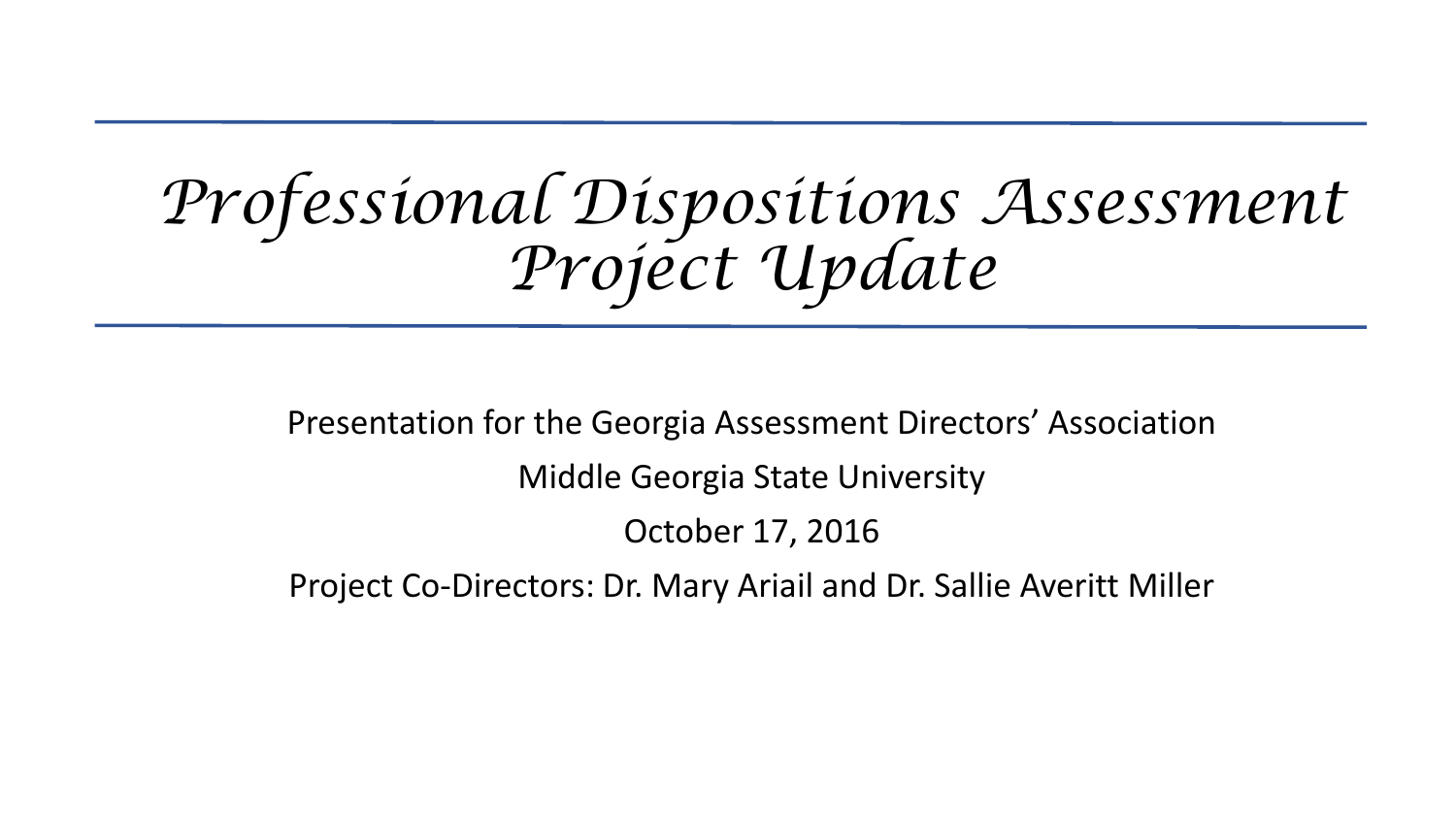## *The Challenge*

Teacher education programs in Georgia have valid and reliable assessments for measuring content knowledge and teaching skills, but we do not have a valid and reliable assessment for measuring non-academic professional responsibility (dispositions).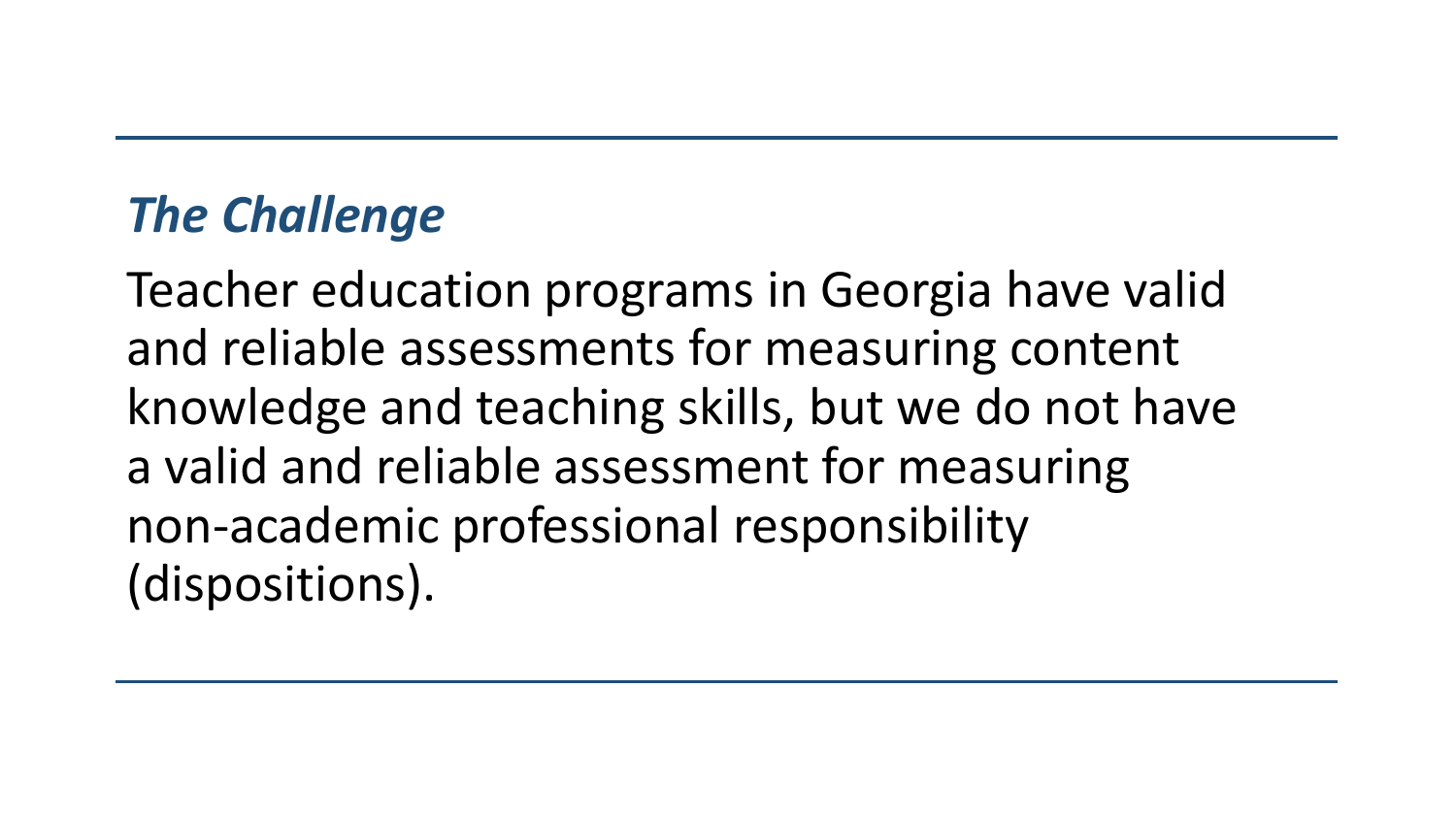#### *Addressing The Challenge*

*–Dispositions Project*

**Step 1: Identify the LEA's Attitude Toward Dispositions as Reflected on Hiring Reference Forms**

**Step 2: Published an Article to Disseminate Initial LEA Project Results**  *[Awareness and Credibility for Initial Study]*

**Step 3: Analyze LEA and EPP Dispositions Constructs** *[criteria]* **for Expert Agreement**

**Step 4: Align Constructs with InTASC**

**Step 5: Develop a Valid and Reliable Dispositions Rubric**

**Step 6: Pilot the Rubric with LEAs and EPPs** 

**Step 7: Seek Endorsement from the GaPSC**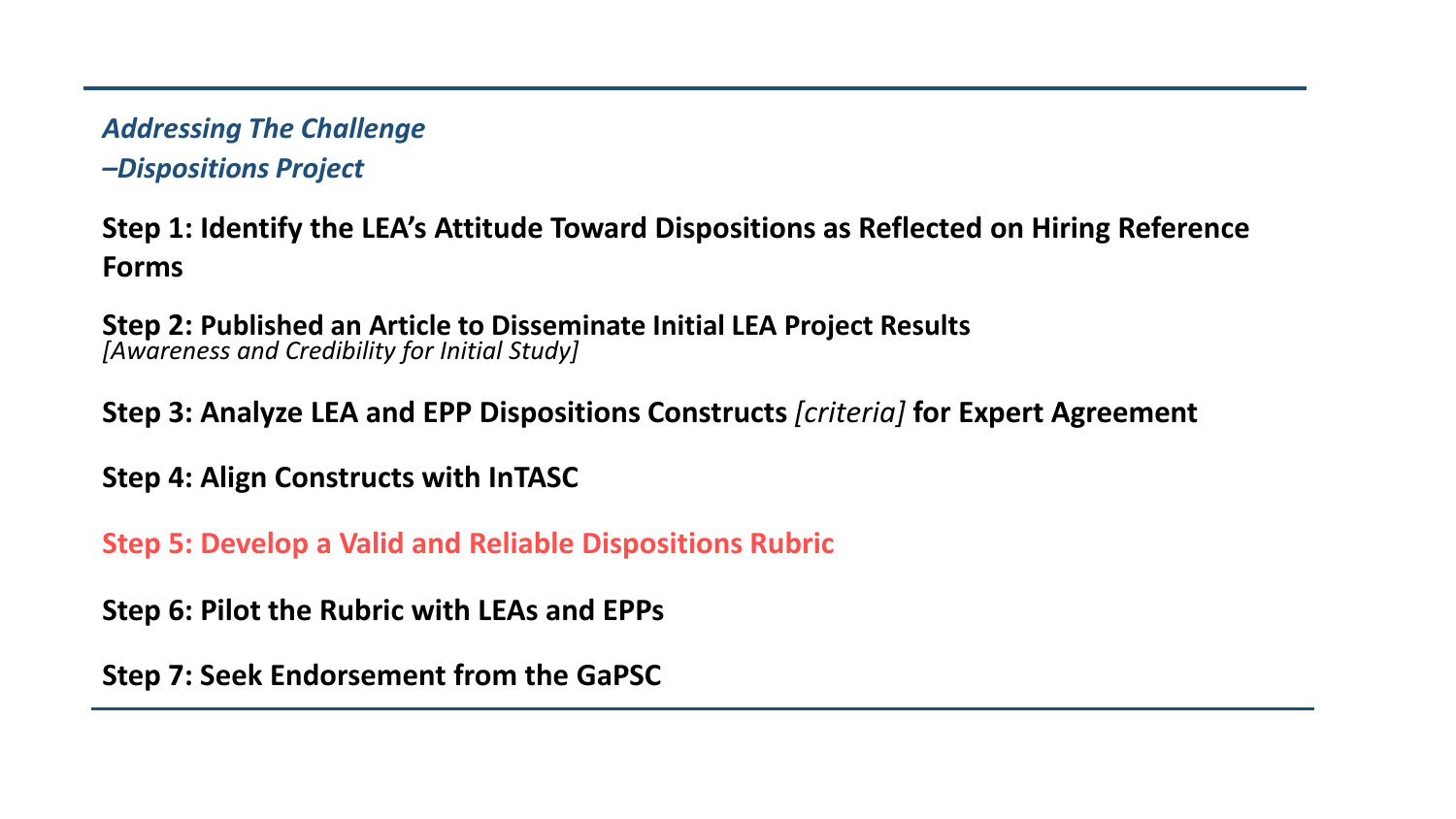

### *CAEP Standard 1.1*

*Candidate will demonstrate an understanding of the 10 InTASC standards at the appropriate progression levels to include professional responsibility, dispositions.*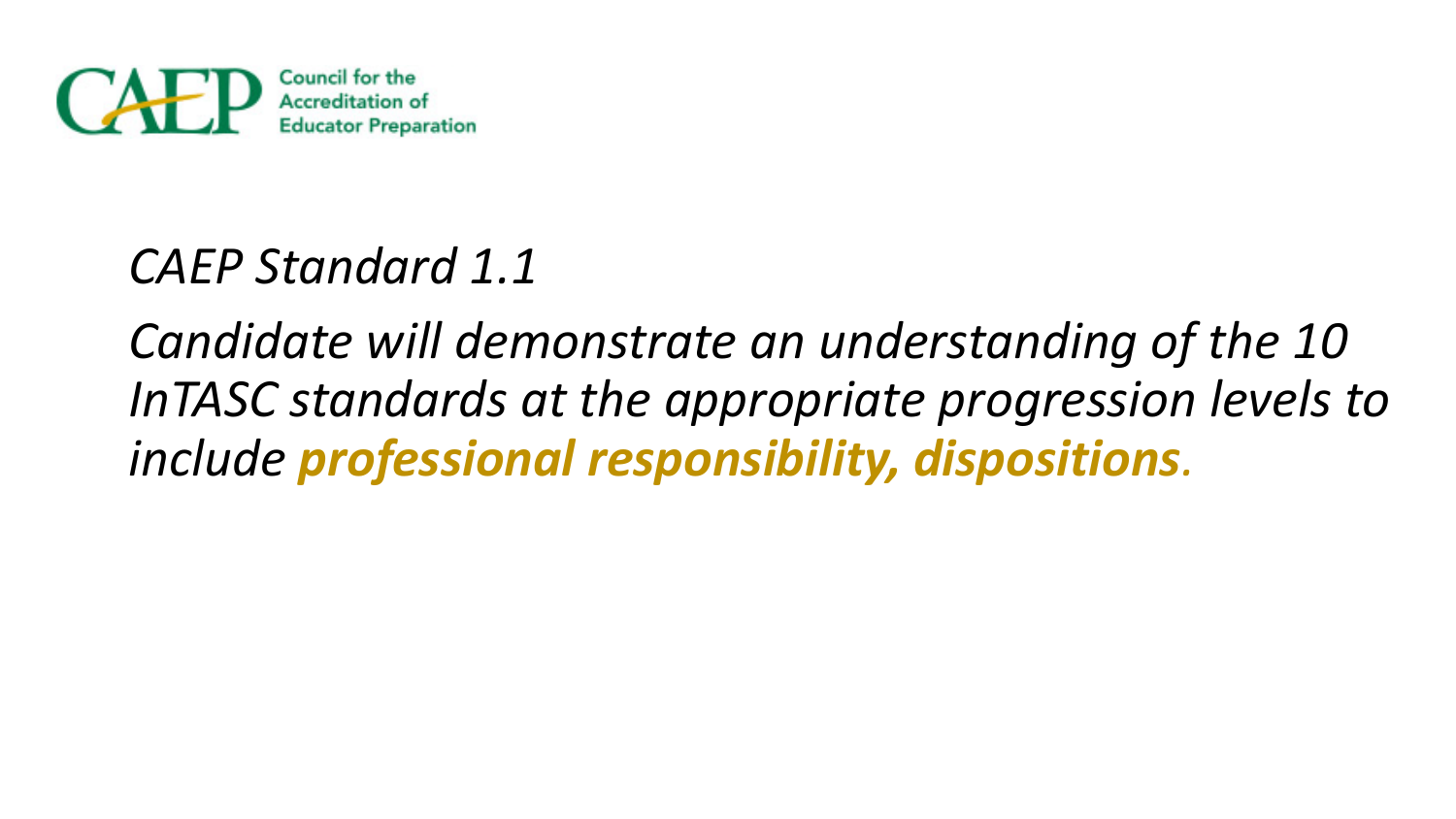## *Purpose Statement*

The purpose of the initial study (Project I) was to develop a valid and reliable dispositions assessment that would include significant contributions from Local Education Agencies (LEAs) in Georgia, as evidenced in criteria [constructs] included on hiring forms for new teachers.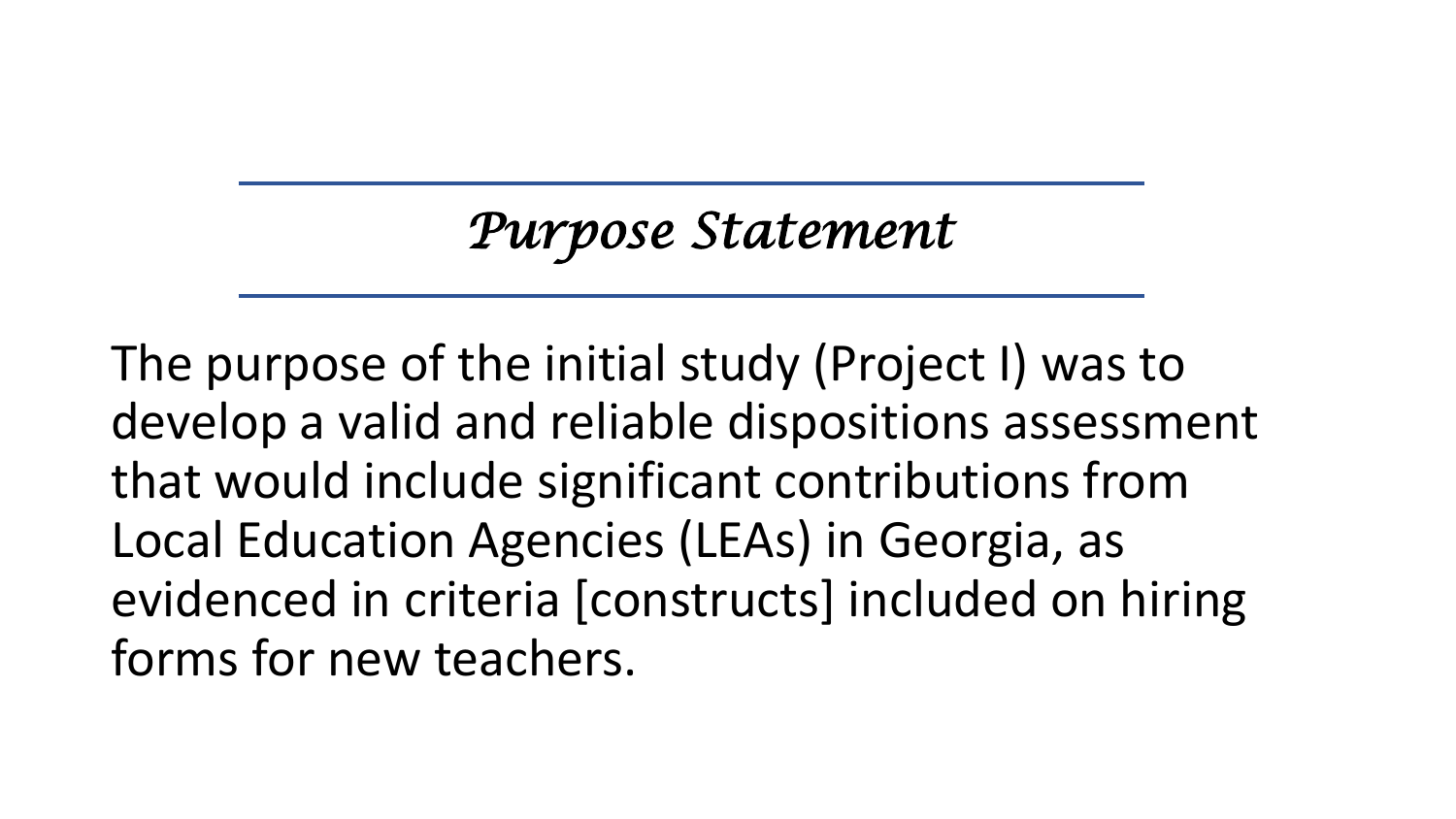*Revised Study*

The project was later revised (Project II) to include contributions from Educator Preparation Programs in Georgia by examining constructs from existing assessment rubrics for dispositions.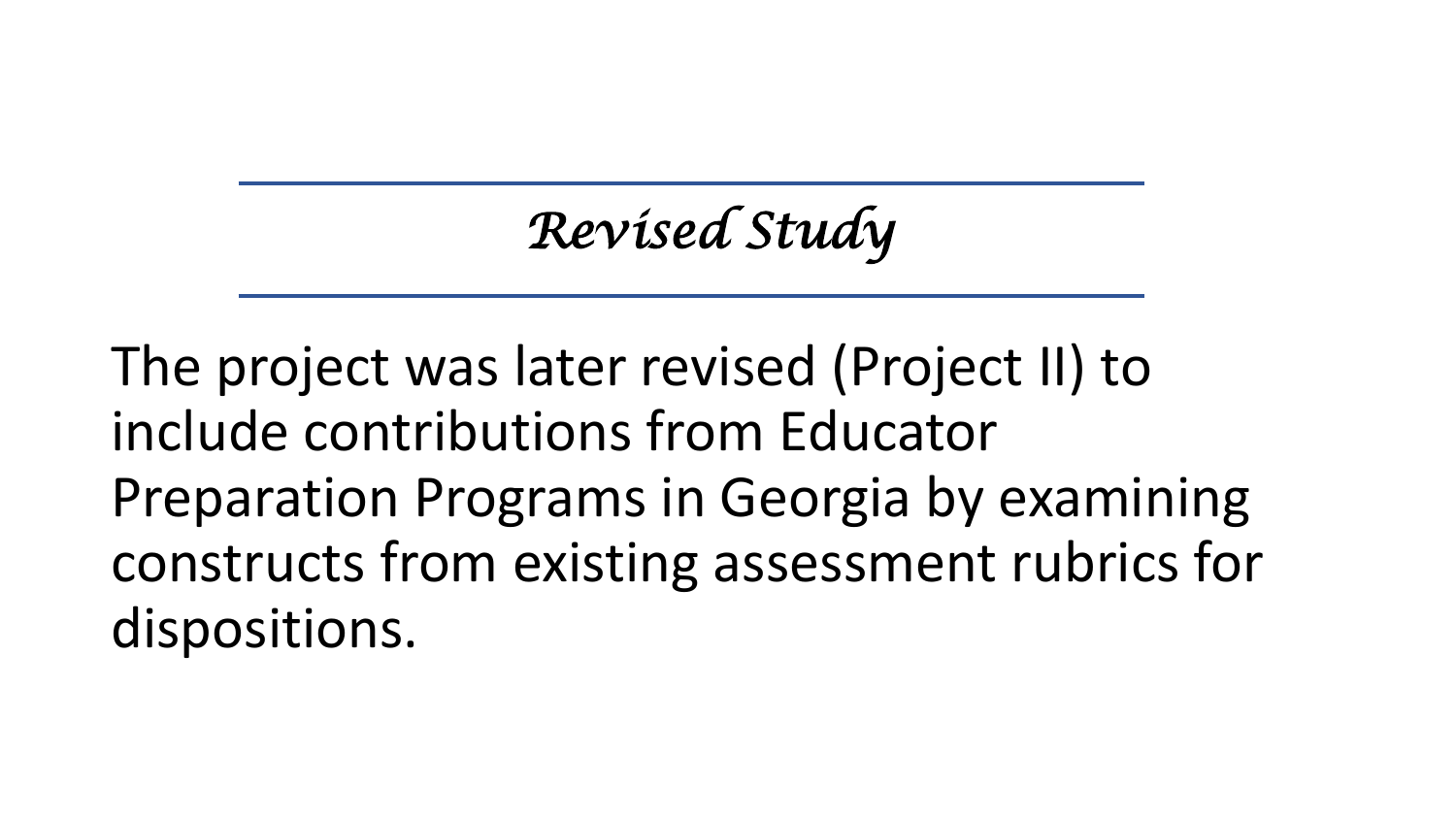### *Dissemination of Research*

#### The Project Co-Directors submitted an article on Project Part I.



*Article is scheduled to be published October 2016 in GATEways, a refereed Journal, GATE (Georgia Association of Teacher Educators).*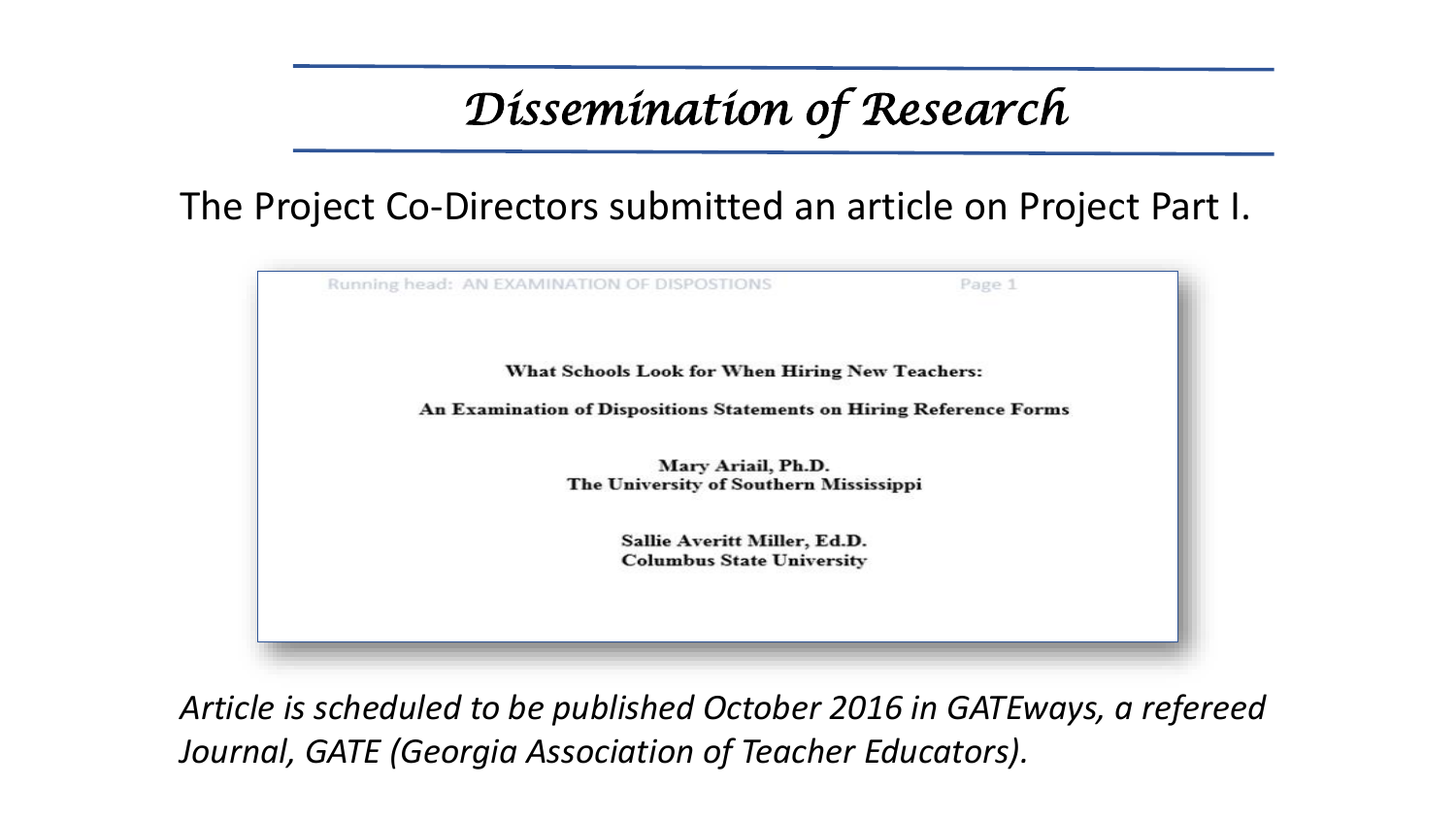#### *Methodology Frequency Count and Content Validity Ratio*

Seven key constructs were included on more than 50% of the school districts' job application.

| Quantifying Consensus: Content Validity Ratio (CVR)<br>CVR values range from $-1.0$ to $+1.0$<br>Indicators align with InTASC |            |                       |       |                                                              |
|-------------------------------------------------------------------------------------------------------------------------------|------------|-----------------------|-------|--------------------------------------------------------------|
| Table I.<br>Local Education Agencies (LEA) DATA / School Districts                                                            | % of Total | "N" LEA<br>/Frequency | Total | <b>Content Validity Ratio CVR</b><br>$CVR = (n-n/2) / (n/2)$ |
| Cooperation/Collaboration (LEA and EPP Overlap)                                                                               | 76%        | 19                    | 25    | 0.52                                                         |
| Enthusiastic Attitude/Professional/Positive/Flexible (LEA and EPP Overlap)                                                    | 72%        | 18                    | 25    | 0.44                                                         |
| Relationships with Adults (LEA and EPP Overlap)                                                                               | 68%        | 17                    | 25    | 0.36                                                         |
| Professional/Effective Communication (LEA and EPP Overlap)                                                                    | 60%        | 15                    | 25    | 0.20                                                         |
| Attendance/Punctuality                                                                                                        | 56%        | 14                    | 25    | 0.12                                                         |
| Relationships with Students (LEA and EPP Overlap)                                                                             | 56%        | 14                    | 25    | 0.12                                                         |
| Initiative/Personal Motivation/Creativity/Resourcefulness                                                                     | 52%        | 13                    | 25    | 0.04                                                         |

#### **Reference**

CAEP / Dr. Stevie Chepko, Sr. Vice President for Accreditation and other CAEP Consultants / Presenters at the 2016 CAEP Conference Measurement and Evaluation in Counseling and Development 2014, Vol 47(1) 79– SAGE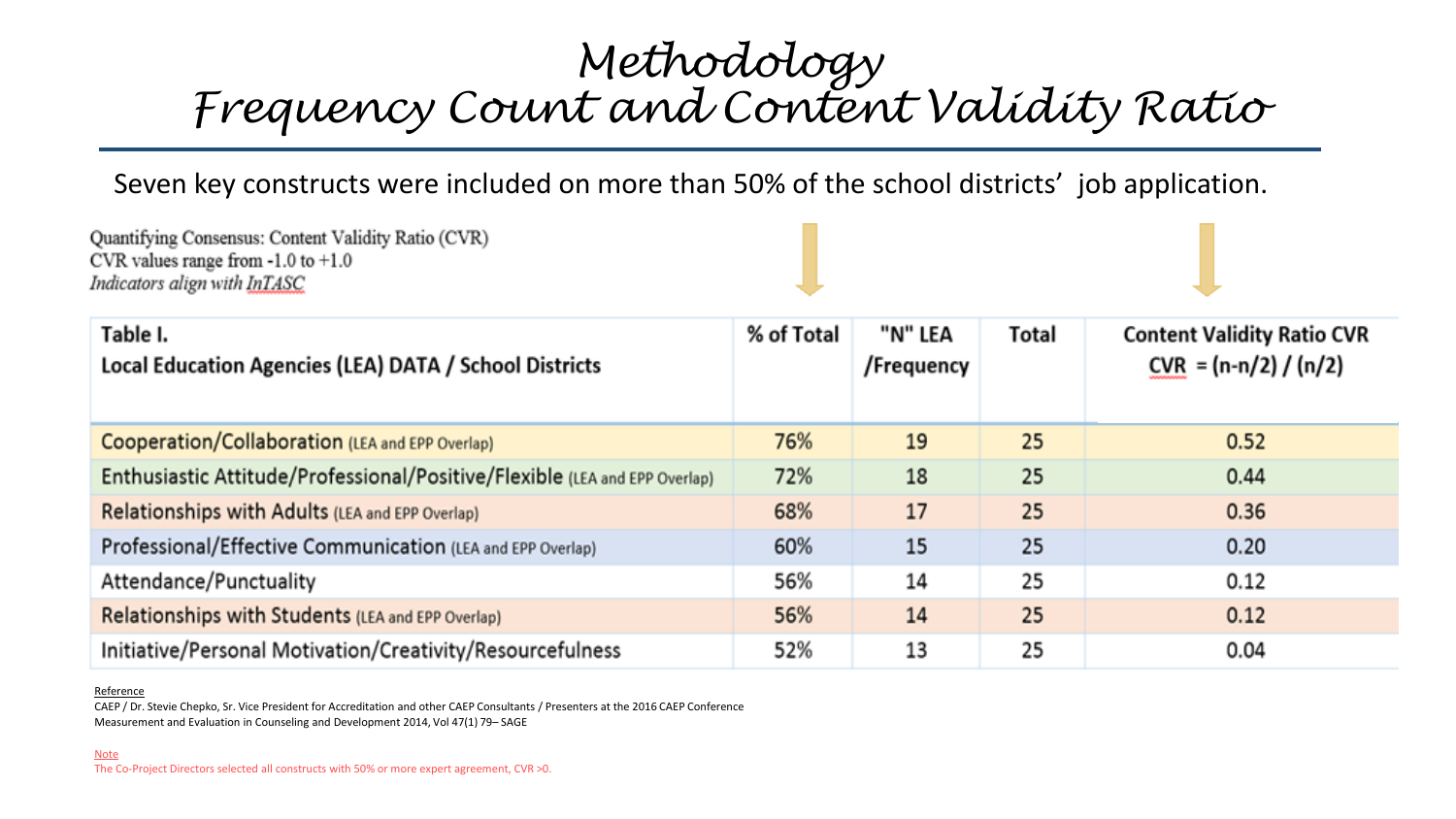#### *Methodology Frequency Count and Content Validity Ratio*

#### 12 constructs were included on more than 50% of the EPPs' dispositions assessments.

Quantifying Consensus: Content Validity Ratio (CVR) CVR values range from  $-1.0$  to  $+1.0$ Indicators must align with InTASC

| Table II.<br><b>Educator Preparation Providers (EPP) DATA</b>                                          | % of Total | "N" EPP<br>/Frequency | Total | <b>Content Validity Ratio CVR</b><br>$CVR = (n-n/2) / (n/2)$ |
|--------------------------------------------------------------------------------------------------------|------------|-----------------------|-------|--------------------------------------------------------------|
| Professional Appearance and Demeanor                                                                   | 100%       | 12                    | 12    | 1.00                                                         |
| <b>Legal &amp; Ethical Conduct</b>                                                                     | 83%        | 10                    | 12    | 0.67                                                         |
| <b>Effective Communication (EPP and LEA Overlap)</b>                                                   | 83%        | 10                    | 12    | 0.67                                                         |
| Appropriate/Positive Interaction with others (EPP and LEA Overlap)                                     | 75%        | 9                     | 12    | 0.50                                                         |
| <b>Teamwork (EPP and LEA Overlap)</b>                                                                  | 67%        | 8                     | 12    | 0.33                                                         |
| Respect for and understanding student's and other's diversity                                          | 67%        | 8                     | 12    | 0.33                                                         |
| Positive Attitude (EPP and LEA Overlap)                                                                | 67%        | 8                     | 12    | 0.33                                                         |
| Creates positive learning environment/classroom management/<br>Shared decision-making in the classroom | 67%        | 8                     | 12    | 0.33                                                         |
| Time management/Effective planning and organization                                                    | 67%        | 8                     | 12    | 0.33                                                         |
| <b>Commitment to student learning</b>                                                                  | 58%        | 7                     | 12    | 0.17                                                         |
| <b>Commitment to improvement</b>                                                                       | 58%        |                       | 12    | 0.17                                                         |

Reference

CAEP / Dr. Stevie Chepko, Sr. Vice President for Accreditation and other CAEP Consultants / Presenters at the 2016 CAEP Conference Measurement and Evaluation in Counseling and Development 2014, Vol 47(1) 79– SAGE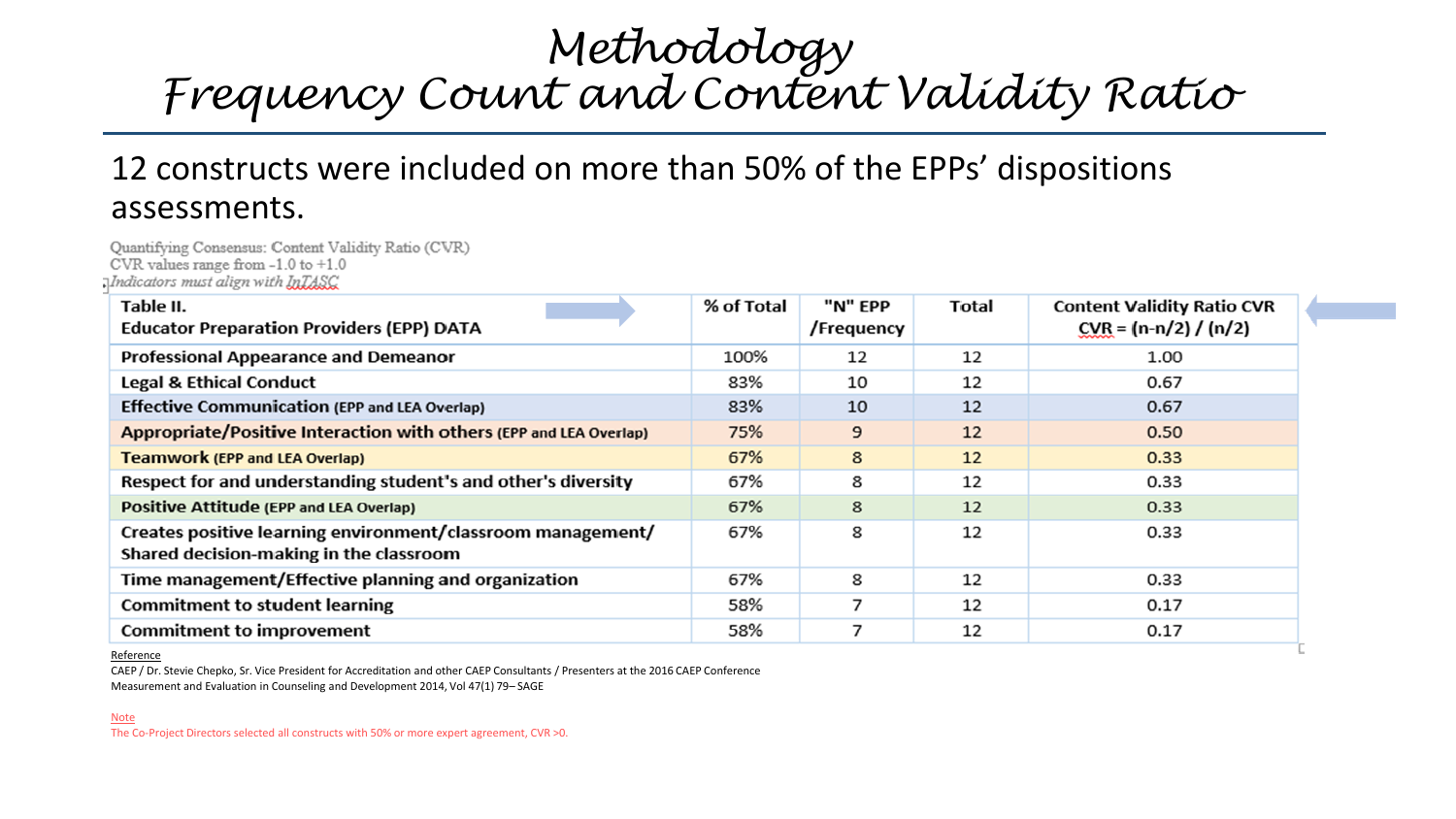## *Rubric Development In-Progress*

Universities Participating Albany State University Armstrong State University Columbus State University Georgia College and State University Georgia Southern University Georgia State University LaGrange College Thomas University University of Southern Mississippi Valdosta State University GaPSC, NCATE, and CAEP Site Reviewer

(Dr. Beverly Mitchell, Ret. Kennesaw State University )